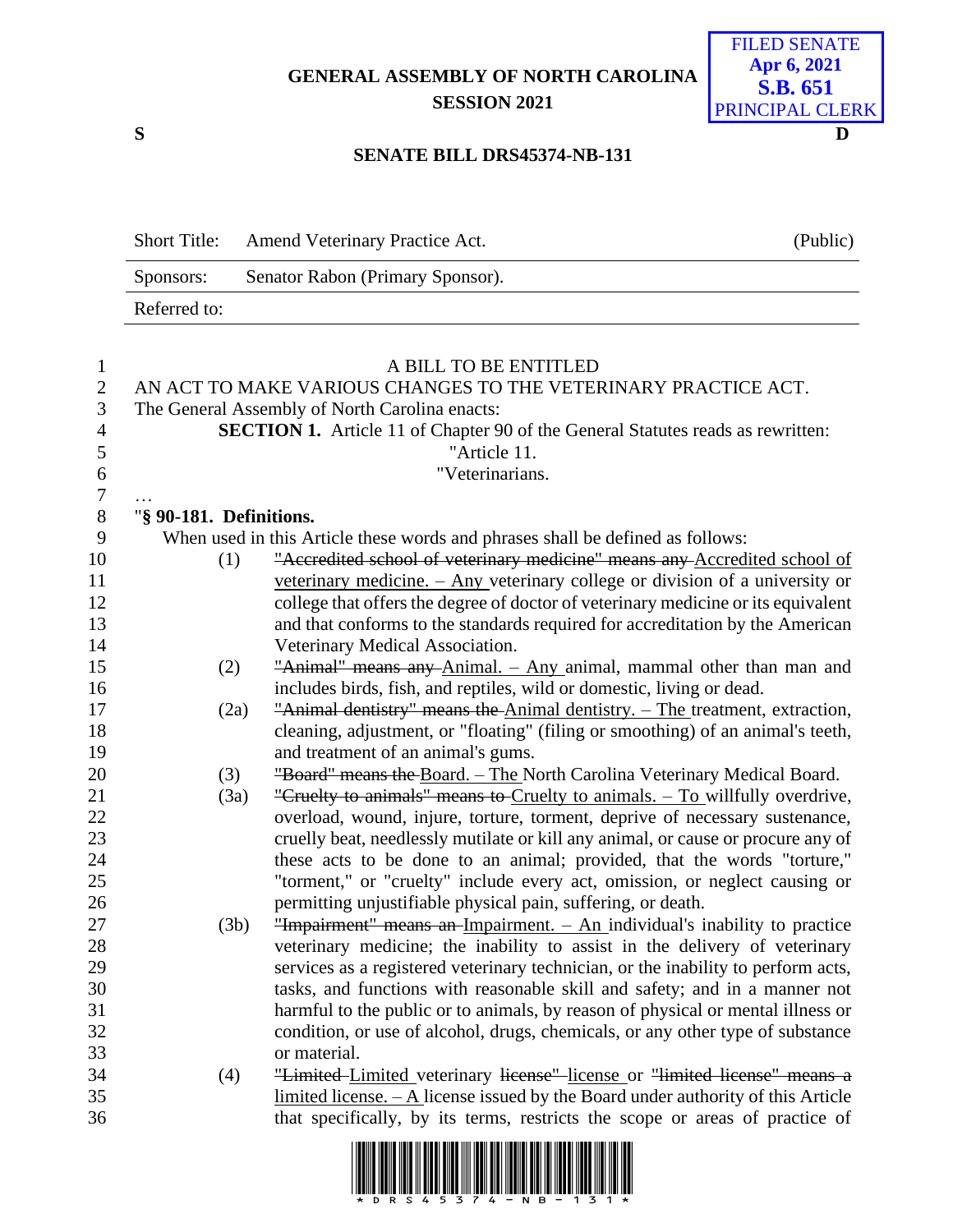|                                                                |          | <b>General Assembly Of North Carolina</b>                                                                                                                                                                                                                                                                                                                            | <b>Session 2021</b> |
|----------------------------------------------------------------|----------|----------------------------------------------------------------------------------------------------------------------------------------------------------------------------------------------------------------------------------------------------------------------------------------------------------------------------------------------------------------------|---------------------|
| 1<br>$\boldsymbol{2}$<br>$\mathfrak{Z}$<br>$\overline{4}$<br>5 |          | veterinary medicine by the holder of the limited license; provided, that no<br>limited license shall confer or denote an area of specialty of the holder of this<br>limited veterinary license; and provided further, that unless otherwise<br>provided by Board rule, the licensing requirements shall be identical to those<br>specified for a veterinary license. |                     |
| 6<br>$\overline{7}$<br>8                                       | (5)      | "Person" means any Person. - Any individual, firm, entity, partnership,<br>association, joint venture, cooperative or corporation, or any other group or<br>combination acting in concert; and whether or not acting as a principal,                                                                                                                                 |                     |
| 9<br>10                                                        |          | trustee, fiduciary, receiver, or as any kind of legal or personal representative,<br>or as the successor in interest, assignee, agent, factor, servant, employee,                                                                                                                                                                                                    |                     |
| 11                                                             |          | director, officer, or any other representative of such person.                                                                                                                                                                                                                                                                                                       |                     |
| 12                                                             | (6)      | "Practice of veterinary medicine" means: Practice of veterinary medicine. -                                                                                                                                                                                                                                                                                          |                     |
| 13                                                             |          | Any of the following:                                                                                                                                                                                                                                                                                                                                                |                     |
| 14                                                             |          | To diagnose, treat, correct, change, relieve, or prevent animal disease,<br>a.                                                                                                                                                                                                                                                                                       |                     |
| 15                                                             |          | deformity, defect, injury, or other physical or mental conditions;                                                                                                                                                                                                                                                                                                   |                     |
| 16                                                             |          | including the prescription or administration of any drug, medicine,                                                                                                                                                                                                                                                                                                  |                     |
| 17                                                             |          | biologic, apparatus, application, anesthetic, or other therapeutic or                                                                                                                                                                                                                                                                                                |                     |
| 18                                                             |          | diagnostic substance or technique on any animal.                                                                                                                                                                                                                                                                                                                     |                     |
| 19                                                             |          | To represent, directly or indirectly, publicly or privately, an ability and<br>$\mathbf b$ .                                                                                                                                                                                                                                                                         |                     |
| 20                                                             |          | willingness to do any act described in sub-subdivision a. of this                                                                                                                                                                                                                                                                                                    |                     |
| 21                                                             |          | subdivision.                                                                                                                                                                                                                                                                                                                                                         |                     |
| 22                                                             |          | To use any title, words, abbreviation, or letters in a manner or under<br>$\mathbf{c}.$                                                                                                                                                                                                                                                                              |                     |
| 23                                                             |          | circumstances which induce the belief that the person using them is                                                                                                                                                                                                                                                                                                  |                     |
| 24                                                             |          | qualified to do any act described in sub-subdivision a. of this                                                                                                                                                                                                                                                                                                      |                     |
| 25                                                             |          | subdivision.                                                                                                                                                                                                                                                                                                                                                         |                     |
| 26                                                             | (7)      | "Veterinarian" shall mean a Veterinarian. $-$ A person who has received a                                                                                                                                                                                                                                                                                            |                     |
| 27                                                             |          | doctor's degree in veterinary medicine from an accredited school of veterinary                                                                                                                                                                                                                                                                                       |                     |
| 28                                                             |          | medicine and who is licensed by the Board to practice veterinary medicine.                                                                                                                                                                                                                                                                                           |                     |
| 29                                                             | (7a)     | "Veterinarian-elient-patient relationship" means                                                                                                                                                                                                                                                                                                                     |                     |
| 30                                                             |          | that: Veterinarian-client-patient relationship. - Includes all of the following:                                                                                                                                                                                                                                                                                     |                     |
| 31                                                             |          | The veterinarian has assumed the responsibility for making medical<br>a.                                                                                                                                                                                                                                                                                             |                     |
| 32                                                             |          | judgments regarding the health of the animal and the need for medical                                                                                                                                                                                                                                                                                                |                     |
| 33                                                             |          | treatment, and the client (owner or other caretaker) has agreed to                                                                                                                                                                                                                                                                                                   |                     |
| 34                                                             |          | follow the instruction of the veterinarian.                                                                                                                                                                                                                                                                                                                          |                     |
| 35                                                             |          | There is sufficient knowledge of the animal by the veterinarian to<br>$\mathbf b$ .                                                                                                                                                                                                                                                                                  |                     |
| 36                                                             |          | initiate at least a general or preliminary diagnosis of the medical                                                                                                                                                                                                                                                                                                  |                     |
| 37                                                             |          | condition of the animal. This means that the veterinarian has recently                                                                                                                                                                                                                                                                                               |                     |
| 38                                                             |          | seen and is personally acquainted with the keeping and care of the                                                                                                                                                                                                                                                                                                   |                     |
| 39                                                             |          | animal by virtue of an examination of the animal, or by medically                                                                                                                                                                                                                                                                                                    |                     |
| 40                                                             |          | appropriate and timely visits to the premises where the animal is kept.                                                                                                                                                                                                                                                                                              |                     |
| 41                                                             |          | The practicing veterinarian is readily available or provides for<br>$\mathbf{c}$ .                                                                                                                                                                                                                                                                                   |                     |
| 42                                                             |          | follow-up in case of adverse reactions or failure of the regimen of                                                                                                                                                                                                                                                                                                  |                     |
| 43                                                             |          | therapy.                                                                                                                                                                                                                                                                                                                                                             |                     |
| 44                                                             | (7b)     | <u>Veterinary consulting. – When any person, whose expertise the veterinarian</u>                                                                                                                                                                                                                                                                                    |                     |
| 45                                                             |          | believes would benefit the veterinarian's patient, provides advice by any                                                                                                                                                                                                                                                                                            |                     |
| 46                                                             |          | means of communication to a veterinarian at the veterinarian's direction or                                                                                                                                                                                                                                                                                          |                     |
| 47                                                             |          | request. Veterinary consulting does not constitute the practice of veterinary                                                                                                                                                                                                                                                                                        |                     |
| 48                                                             |          | medicine by that act alone.                                                                                                                                                                                                                                                                                                                                          |                     |
| 49                                                             | (7b)(7c) | "Veterinary license" Veterinary license or "license" means a license. $- A$                                                                                                                                                                                                                                                                                          |                     |
| 50                                                             |          | license to practice veterinary medicine issued by the Board.                                                                                                                                                                                                                                                                                                         |                     |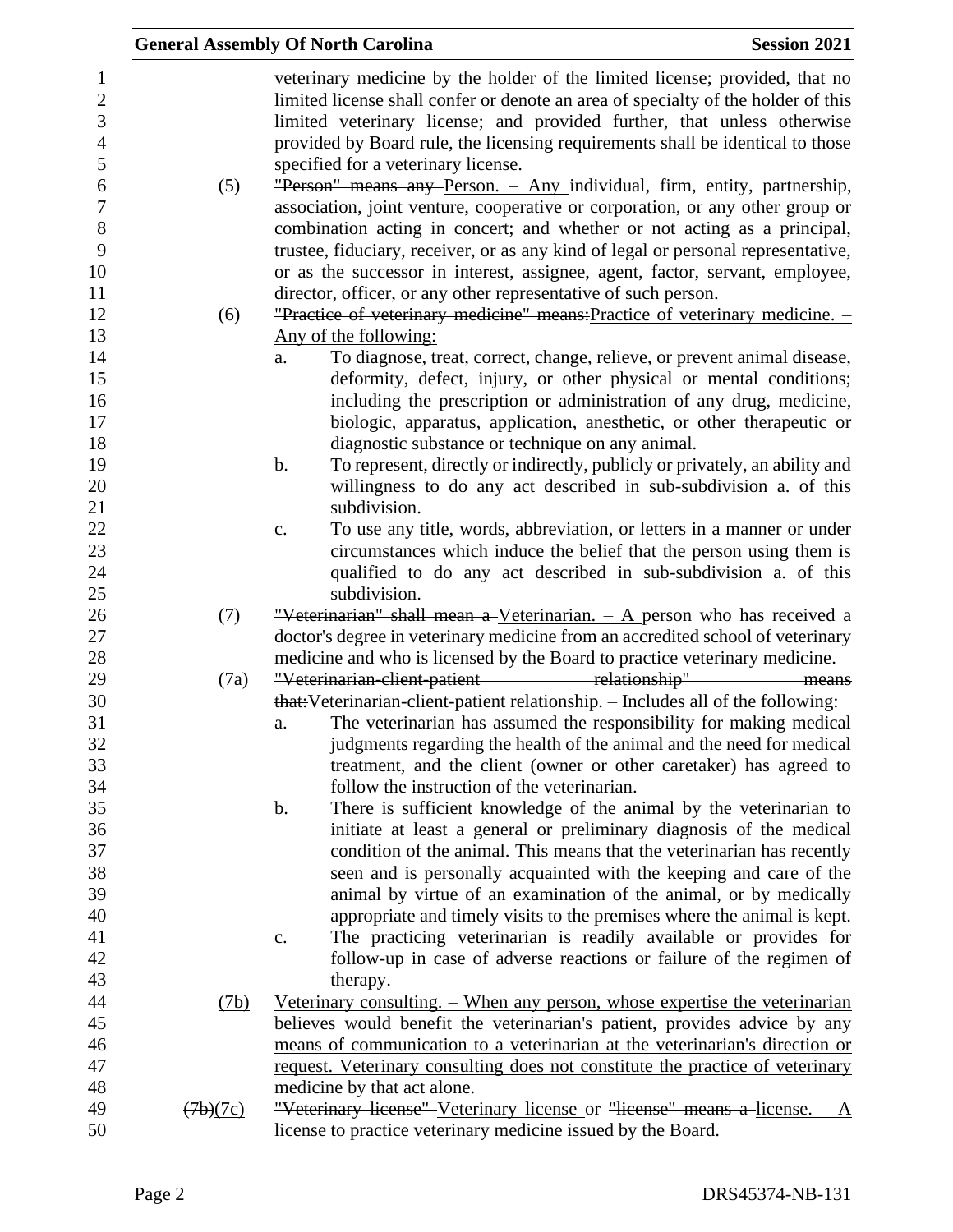|                     | <b>Session 2021</b><br><b>General Assembly Of North Carolina</b>                                                                                                                                  |                                                                                                                                                           |  |  |  |  |  |
|---------------------|---------------------------------------------------------------------------------------------------------------------------------------------------------------------------------------------------|-----------------------------------------------------------------------------------------------------------------------------------------------------------|--|--|--|--|--|
| $\mathbf{1}$        | (8)                                                                                                                                                                                               | "Veterinary medicine" includes Veterinary medicine. - Includes veterinary                                                                                 |  |  |  |  |  |
| $\overline{2}$<br>3 |                                                                                                                                                                                                   | surgery, obstetrics, dentistry, and all other branches or specialties of veterinary<br>medicine.                                                          |  |  |  |  |  |
| $\overline{4}$      | (9)                                                                                                                                                                                               | "Veterinary Veterinary student intern" means a intern. $-$ A person who is                                                                                |  |  |  |  |  |
| 5                   |                                                                                                                                                                                                   | enrolled in an accredited veterinary college, has satisfactorily completed the                                                                            |  |  |  |  |  |
| 6                   |                                                                                                                                                                                                   | third-second year of veterinary college education, and is registered with the                                                                             |  |  |  |  |  |
| $\boldsymbol{7}$    |                                                                                                                                                                                                   | Board as a veterinary student intern.                                                                                                                     |  |  |  |  |  |
| 8                   | (10)                                                                                                                                                                                              | "Veterinary student preceptee" means a person who is pursuing a doctorate                                                                                 |  |  |  |  |  |
| 9<br>10             |                                                                                                                                                                                                   | degree in an accredited school of veterinary medicine that has a preceptor or<br>extern program, has completed the academic requirements of that program, |  |  |  |  |  |
| 11                  |                                                                                                                                                                                                   | and is registered with the Board as a veterinary student preceptee.                                                                                       |  |  |  |  |  |
| 12                  | (11)                                                                                                                                                                                              | "Veterinary technician" means either Veterinary technician. - Either of the                                                                               |  |  |  |  |  |
| 13                  |                                                                                                                                                                                                   | following persons:                                                                                                                                        |  |  |  |  |  |
| 14                  |                                                                                                                                                                                                   | A person who has successfully completed a post-high school course in<br>a.                                                                                |  |  |  |  |  |
| 15                  |                                                                                                                                                                                                   | the care and treatment of animals that conforms to the standards                                                                                          |  |  |  |  |  |
| 16                  |                                                                                                                                                                                                   | required for accreditation by the American Veterinary Medical                                                                                             |  |  |  |  |  |
| 17                  |                                                                                                                                                                                                   | Association and who is registered with the Board as a veterinary                                                                                          |  |  |  |  |  |
| 18                  |                                                                                                                                                                                                   | technician.                                                                                                                                               |  |  |  |  |  |
| 19                  |                                                                                                                                                                                                   | A person who holds a degree in veterinary medicine from a college of<br>b.                                                                                |  |  |  |  |  |
| 20                  |                                                                                                                                                                                                   | veterinary medicine recognized by the Board for licensure of                                                                                              |  |  |  |  |  |
| 21                  |                                                                                                                                                                                                   | veterinarians and who is registered with the Board as a veterinary                                                                                        |  |  |  |  |  |
| 22                  |                                                                                                                                                                                                   | technician.                                                                                                                                               |  |  |  |  |  |
| 23                  |                                                                                                                                                                                                   |                                                                                                                                                           |  |  |  |  |  |
| 24                  |                                                                                                                                                                                                   | "§ 90-186. Special powers of the Board.                                                                                                                   |  |  |  |  |  |
| 25                  |                                                                                                                                                                                                   | In addition to the powers set forth in G.S. 90-185 above, the Board may:                                                                                  |  |  |  |  |  |
| 26                  |                                                                                                                                                                                                   |                                                                                                                                                           |  |  |  |  |  |
| 27                  | (6)                                                                                                                                                                                               | Set and require fees pursuant to administrative rule. The Board may increase                                                                              |  |  |  |  |  |
| 28                  |                                                                                                                                                                                                   | the following fees, provided (i) no fee shall be increased more than fifteen                                                                              |  |  |  |  |  |
| 29                  |                                                                                                                                                                                                   | percent (15%) within a calendar year and (ii) the cumulative total increases of                                                                           |  |  |  |  |  |
| 30                  |                                                                                                                                                                                                   | any fee shall not exceed one hundred percent (100%) of the fee amounts set                                                                                |  |  |  |  |  |
| 31                  |                                                                                                                                                                                                   | in this subdivision:                                                                                                                                      |  |  |  |  |  |
| 32                  |                                                                                                                                                                                                   |                                                                                                                                                           |  |  |  |  |  |
| 33                  |                                                                                                                                                                                                   | Issuance of a veterinary student preceptee registration, in the amount<br>$\mathbf{k}$                                                                    |  |  |  |  |  |
| 34                  |                                                                                                                                                                                                   | of twenty-five dollars (\$25.00).                                                                                                                         |  |  |  |  |  |
| 35                  |                                                                                                                                                                                                   |                                                                                                                                                           |  |  |  |  |  |
| 36                  |                                                                                                                                                                                                   | The fees set under this subdivision for the renewal of a license, a limited                                                                               |  |  |  |  |  |
| 37                  |                                                                                                                                                                                                   | license, a registration, or a certificate apply to each year of the renewal period.                                                                       |  |  |  |  |  |
| 38                  |                                                                                                                                                                                                   | "§ 90-187.6. Veterinary technicians and veterinary employees.                                                                                             |  |  |  |  |  |
| 39<br>40            | (a)                                                                                                                                                                                               | "Veterinary technicians," and "veterinary student interns," and "veterinary student                                                                       |  |  |  |  |  |
| 41                  |                                                                                                                                                                                                   |                                                                                                                                                           |  |  |  |  |  |
| 42                  | preceptees," before performing any services otherwise prohibited to persons not licensed or<br>registered under this Article, shall be approved by and registered with the Board. The Board shall |                                                                                                                                                           |  |  |  |  |  |
| 43                  | be responsible for all matters pertaining to the qualifications, registration, discipline, and                                                                                                    |                                                                                                                                                           |  |  |  |  |  |
| 44                  | revocation of registration of these persons, under this Article and rules issued by the Board.                                                                                                    |                                                                                                                                                           |  |  |  |  |  |
| 45                  | The services of a technician, intern, preceptee, or other veterinary employee shall be<br>(b)                                                                                                     |                                                                                                                                                           |  |  |  |  |  |
| 46                  | limited to services under the direction and supervision of a veterinarian. This employee shall                                                                                                    |                                                                                                                                                           |  |  |  |  |  |
| 47                  | receive no fee or compensation of any kind for services other than any salary or compensation                                                                                                     |                                                                                                                                                           |  |  |  |  |  |
| 48                  | paid to the employee by the veterinarian or veterinary facility by which the employee is                                                                                                          |                                                                                                                                                           |  |  |  |  |  |
| 49                  | employed. The employee may participate in the operation of a branch office, clinic, or allied                                                                                                     |                                                                                                                                                           |  |  |  |  |  |
| 50                  |                                                                                                                                                                                                   | establishment only to the extent allowable under and as defined by this Article or by rules issued                                                        |  |  |  |  |  |
| 51                  | by the Board.                                                                                                                                                                                     |                                                                                                                                                           |  |  |  |  |  |